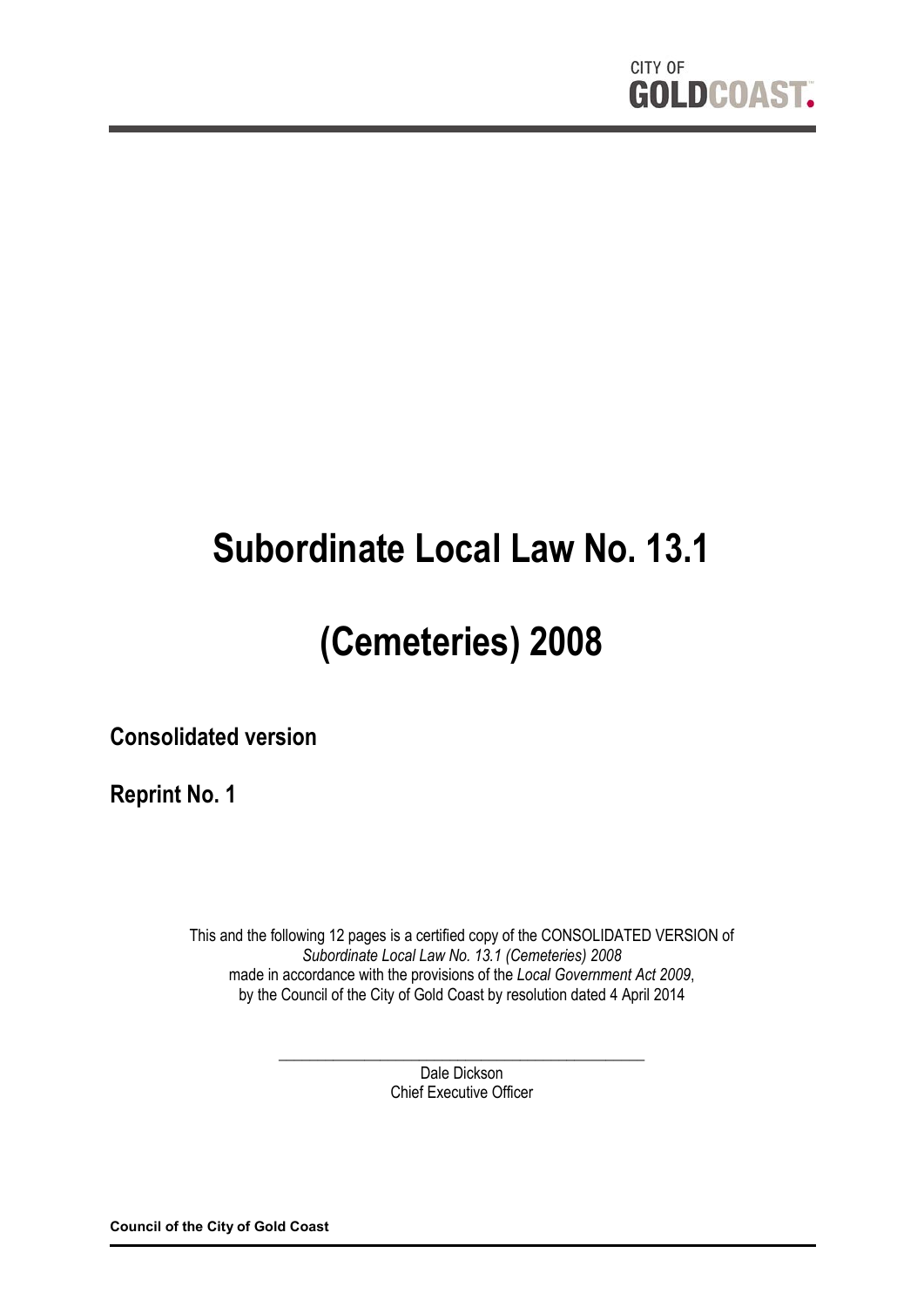## **Council of the City of Gold Coast Subordinate Local Law No. 13.1 (Cemeteries) 2008**

# **Contents**

### **Page**

| Part 1            |                |                                                                             |  |
|-------------------|----------------|-----------------------------------------------------------------------------|--|
|                   | 1              |                                                                             |  |
|                   | 2              |                                                                             |  |
|                   | 3              |                                                                             |  |
|                   | 4              |                                                                             |  |
| Part 2            |                |                                                                             |  |
|                   | 5              |                                                                             |  |
|                   | 6              |                                                                             |  |
|                   | $\overline{7}$ |                                                                             |  |
| Part <sub>3</sub> |                |                                                                             |  |
|                   | 8              |                                                                             |  |
|                   | 9              |                                                                             |  |
|                   | 10             |                                                                             |  |
|                   | 11             |                                                                             |  |
|                   | 12             | Prescribed standards for a memorial in a lawn beam monumental cemetery 7    |  |
|                   | 13             | Prescribed standards for an inscription plate in a columbarium or garden of |  |
|                   | 14             |                                                                             |  |
|                   | 15             |                                                                             |  |
| <b>Schedule</b>   |                |                                                                             |  |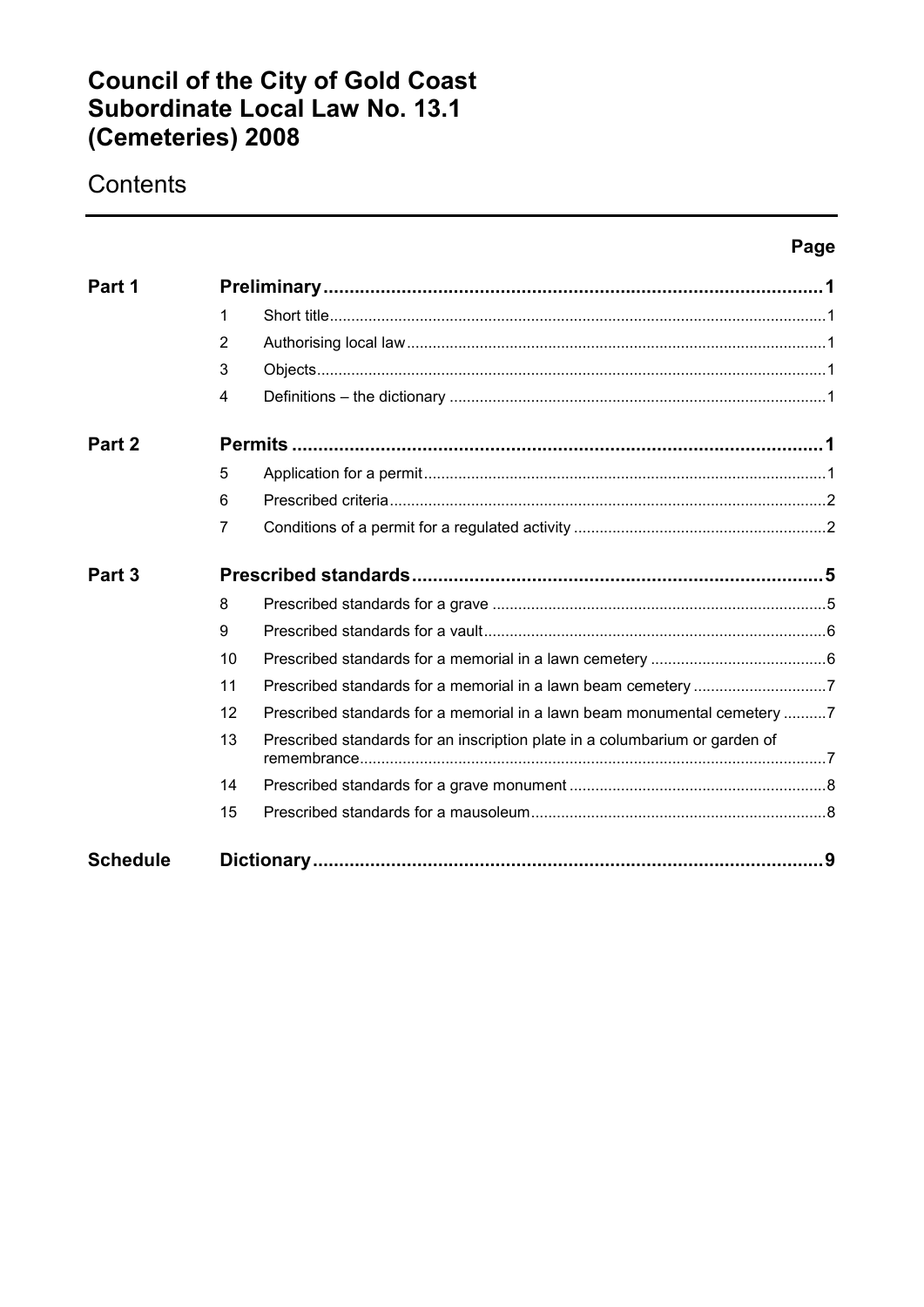## **Council of the City of Gold Coast Subordinate Local Law No. 13.1 (Cemeteries) 2008**

## **Part 1 Preliminary**

#### **1 Short title**

This subordinate local law may be cited as *Subordinate Local Law No. 13.1 (Cemeteries) 2008*.

#### **2 Authorising local law**

This subordinate local law is made pursuant to *Local Law No. 13 (Cemeteries) 2008*.

#### **3 Objects**

The object of this subordinate local law is to assist in the implementation of *Local Law No. 13 (Cemeteries) 2008* by—

- (a) ensuring that the disturbance of human remains occurs only in appropriate circumstances; and
- (b) ensuring that a regulated activity in a council cemetery does not cause—
	- (i) environmental harm or environmental nuisance; or
	- (ii) a nuisance or a loss of amenity; or
	- (iii) harm to human health or safety; and
- (c) specifying the hours of operation for the carrying out of a burial.

#### **4 Definitions – the dictionary**

The dictionary in the Schedule (Dictionary) of this subordinate local law defines particular words used in this subordinate local law.

## **Part 2 Permits**

#### **5 Application for a permit**

- (1) For the purposes of section 24(1)(c)(iv) of *Local Law No. 13 (Cemeteries) 2008*, an application for a permit for a regulated activity, being interference with human remains must be accompanied by—
	- (a) evidence of the identity of the deceased person; and
	- (b) evidence of the wishes of the deceased person; and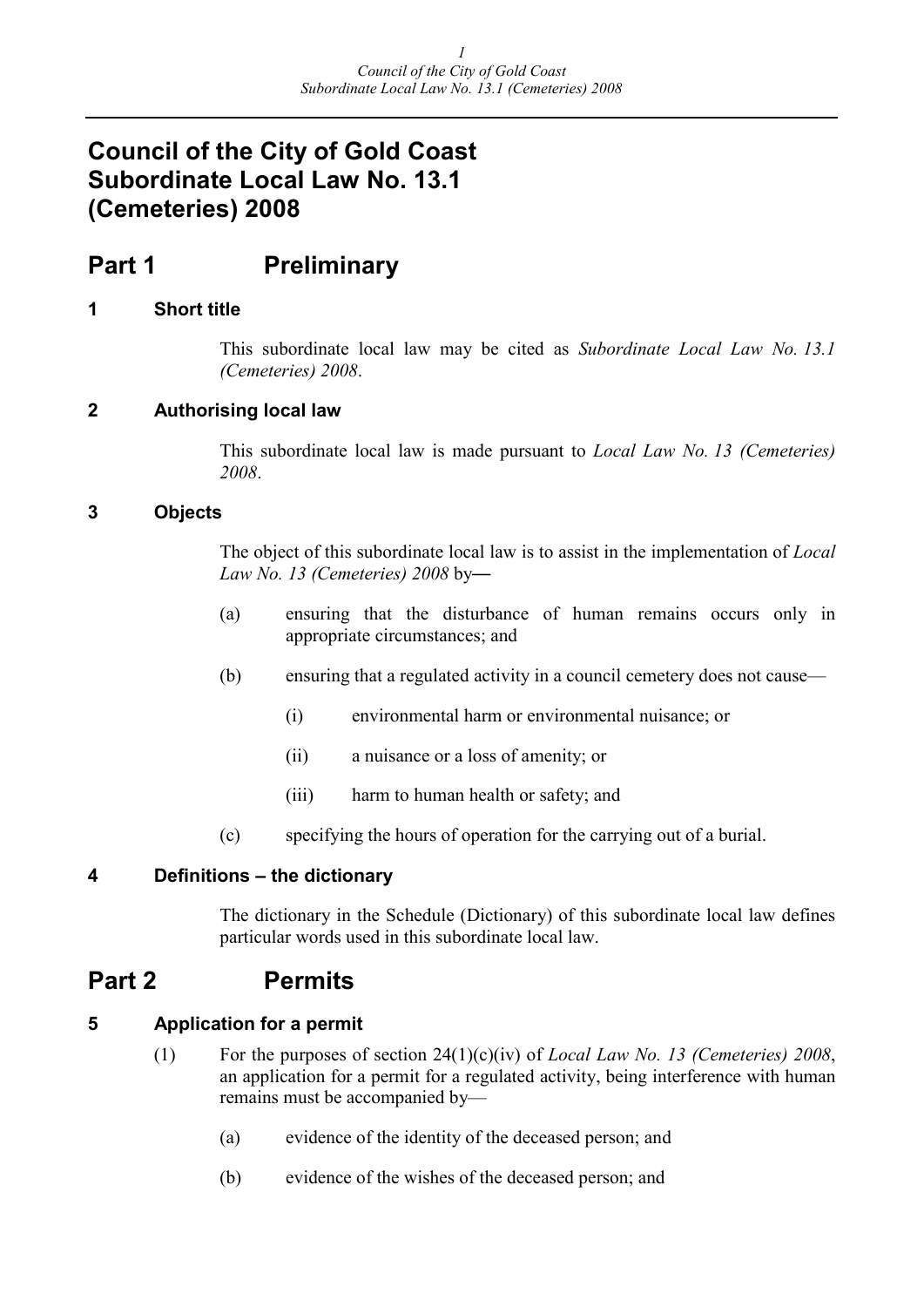- (c) the written consent of all interested parties; and
- (d) details of the current location of the human remains; and
- (e) if relevant, details of the location the human remains are to be relocated to.

#### **6 Prescribed criteria**

For the purposes of the Schedule (Dictionary) of *Local Law No. 13 (Cemeteries) 2008*, a regulated activity being interference with human remains must comply with the following prescribed criteria—

- (a) in the case of the removal of the human remains, the regulated activity complies with the wishes of members of the deceased person's family; or
- (b) if the remains are being removed as a result of the conclusion of the burial right for the grave, the remains are to be reinterred either at a greater depth within the grave to allow further burials, or reinterred in another place within the council cemetery.

#### **7 Conditions of a permit for a regulated activity**

- (1) For the purposes of section 27(3) of *Local Law No. 13 (Cemeteries) 2008*, the local government may impose all or any of the following conditions on a permit for a regulated activity  $1$ —
	- (a) The operation of the regulated activity must not detrimentally affect the amenity of neighbouring premises.
	- (b) The operation of the regulated activity including all premises, buildings, structures, vehicles, facilities or equipment must be maintained at all times—
		- (i) in a good working order; and
		- (ii) in a good state of repair; and
		- (iii) in a clean and sanitary condition.
	- (c) The operation of the regulated activity must not constitute a nuisance under *Local Law No. 8 (Public Health, Safety and Amenity) 2008*.
	- (d) A contaminant must not be released to the environment as part of the operation of the regulated activity if the release may cause environmental harm unless such release is specifically authorised by the *Environmental Protection Act 1994*.

<span id="page-3-0"></span><sup>&</sup>lt;sup>1</sup> This section prescribes, for the purposes of section 27(3) of *Local Law No. 13 (Cemeteries) 2008*, the conditions that will ordinarily be imposed on a permit. However, the local government may, pursuant to section 24(1) of *Local Law No. 13 (Cemeteries) 2008*, grant a permit on any conditions the local government considers appropriate.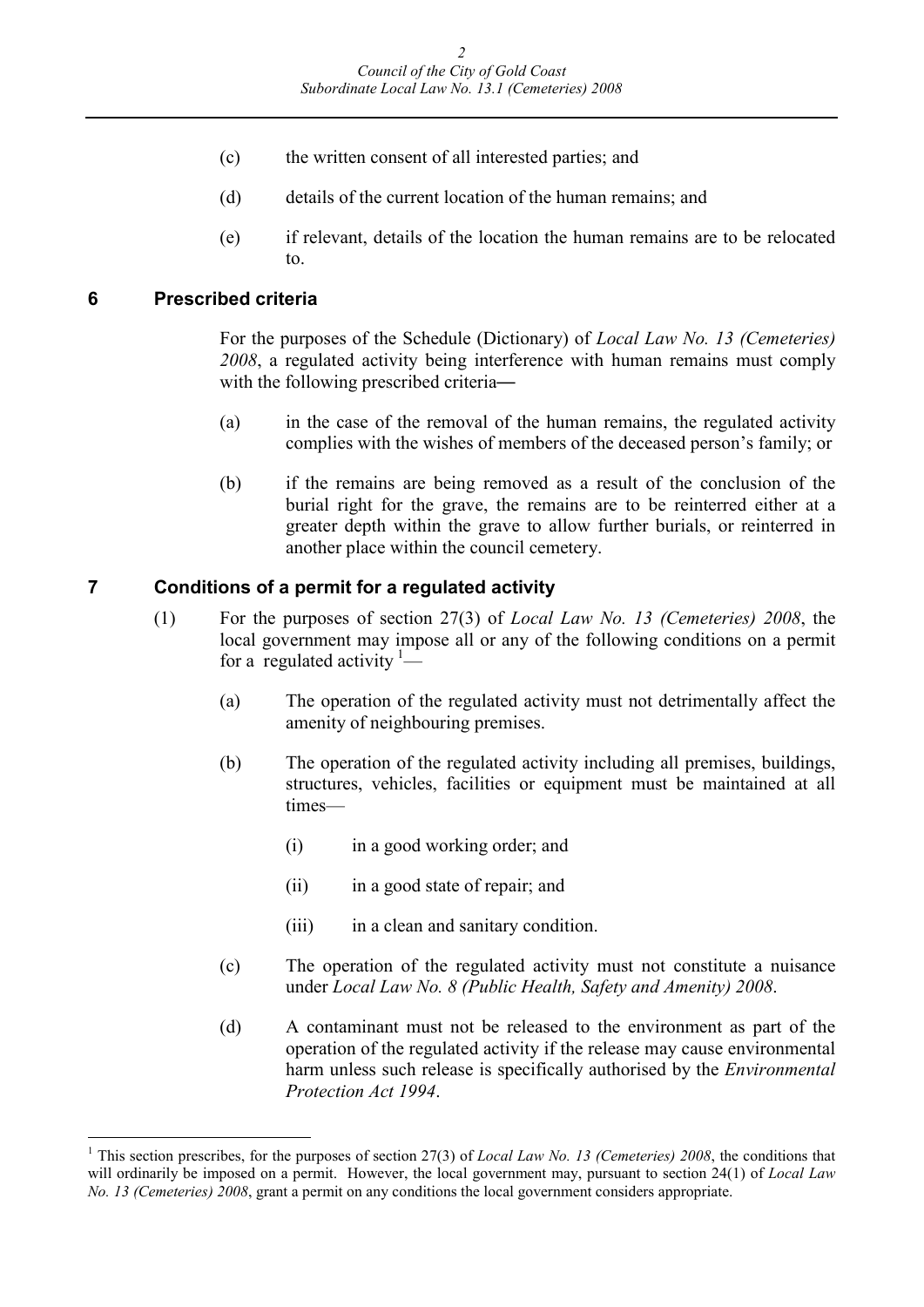- (e) All objects (including vehicles and machinery) which are dismantled as part of the operation of the regulated activity must be dismantled undercover on a paved impervious surface which is unaffected by stormwater runoff.
- (f) Any spillage of a waste, a contaminant or another material must—
	- (i) be cleaned up immediately; and
	- (ii) not be cleaned up by hosing, sweeping or otherwise releasing such wastes, contaminants or material to any stormwater system or waters.
- (g) Lighting used to illuminate any areas of the operation of the regulated activity must be angled or shaded in such a manner that the light does not cause a nuisance.
- (h) The operation of the regulated activity must not attract fly breeding or vermin infestation.
- (i) The operation of the regulated activity must be kept free of pests and conditions offering harbourage for pests.
- (j) All hazardous materials must be stored and used in a safe manner as part of the operation of the regulated activity.
- (k) Adequate storage must be provided for all hazardous materials stored or used as part of the operation of the regulated activity.
- (l) Waste containers sufficient to accommodate the collection and storage of all waste generated as part of the operation of the regulated activity must be provided in the manner and locations specified by the local government.
- (m) Waste containers that are provided as part of the operation of the regulated activity must at all times be regularly cleaned and maintained in a clean, tidy, sanitary and hygienic condition.
- (n) Waste containers that are provided as part of the operation of the regulated activity must be designed and constructed to prevent access to pests and to be easily and effectively cleaned and disinfected.
- (o) All waste (including waste water) generated as part of the operation of the regulated activity must be disposed of in a safe and sanitary manner and in accordance with the *Environmental Protection Act 1994* and the *Water Supply (Safety and Reliability) Act 2008*.
- (p) All waste generated as part of the operation of the regulated activity must be disposed of in a manner which maintains the operation of the regulated activity and its surrounds in a clean, tidy, sanitary and hygienic condition.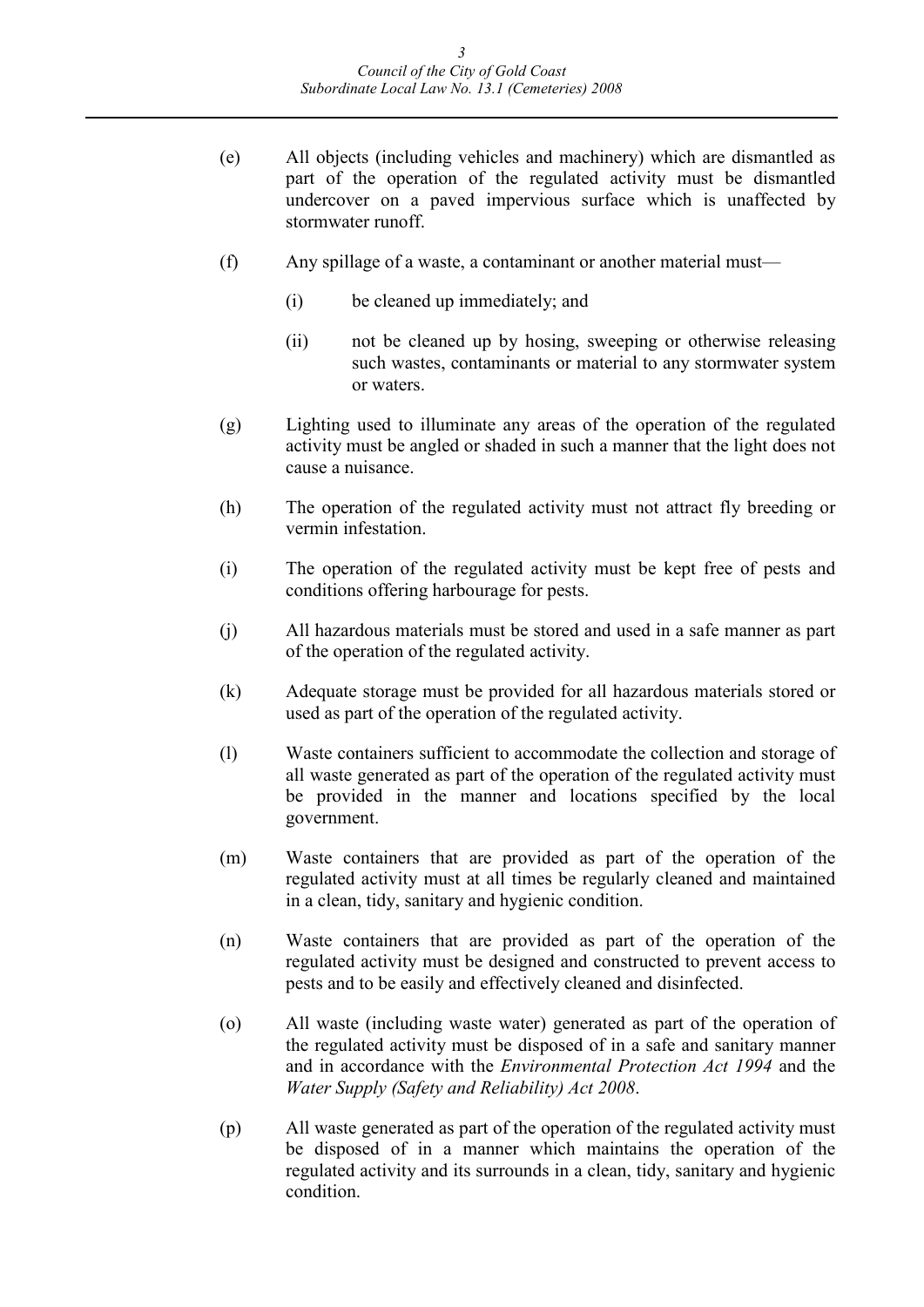- (q) All waste water generated during or from the operation of the regulated activity must be discharged safely to the sewerage system or an on-site sewerage facility.
- (r) Human wastes from the operation of the regulated activity must be disposed of at a dedicated sanitary facility, a sanitary convenience as authorised by the local government, the sewerage system or an on-site sewerage facility.
- (s) Trade waste from the operation of the regulated activity must be disposed of in accordance with a permit under the *Water Supply (Safety and Reliability) Act 2008*.
- (t) Waste generated as part of the operation of the regulated activity must be kept so as not to attract pests.
- (u) Waste from the operation of the regulated activity must not be disposed of into the stormwater system, waters or a watercourse.
- (v) The permit issued by the local government, the local government issuing the permit and the description of the regulated activity must be prominently and permanently displayed in letters and numbers not less than 100mm in height at locations specified by the local government to enable it to be viewed by members of the public, e.g. *GCCC – Regulated Activity [insert permit number]*.
- (w) The trading name and telephone number of the holder of the permit must be prominently and permanently displayed in letters and numbers not less than 75mm in height at locations specified by the local government to enable it to be viewed by members of the public.
- (x) Emergency contact numbers must be displayed in the manner and locations as specified by the local government or otherwise so that it can be viewed by members of the public.
- (y) The holder of the permit must not carry out building works in relation to the regulated activity without the prior written approval of an authorised person.
- (z) The operation of the regulated activity must comply with the *Environmental Protection Act 1994, Environmental Protection (Water) Policy 2009, Environmental Protection (Noise) Policy 2008*, *Environmental Protection (Air) Policy 2008* and the *Environmental Protection (Waste Management) Regulation 2000*.
- (aa) The operation of the regulated activity must be adequately managed to ensure compliance with *Local Law No. 13 (Cemeteries) 2008*, the relevant subordinate local law and the permit conditions.
- (ab) The operation of the regulated activity must not breach a provision of a local law or a subordinate local law.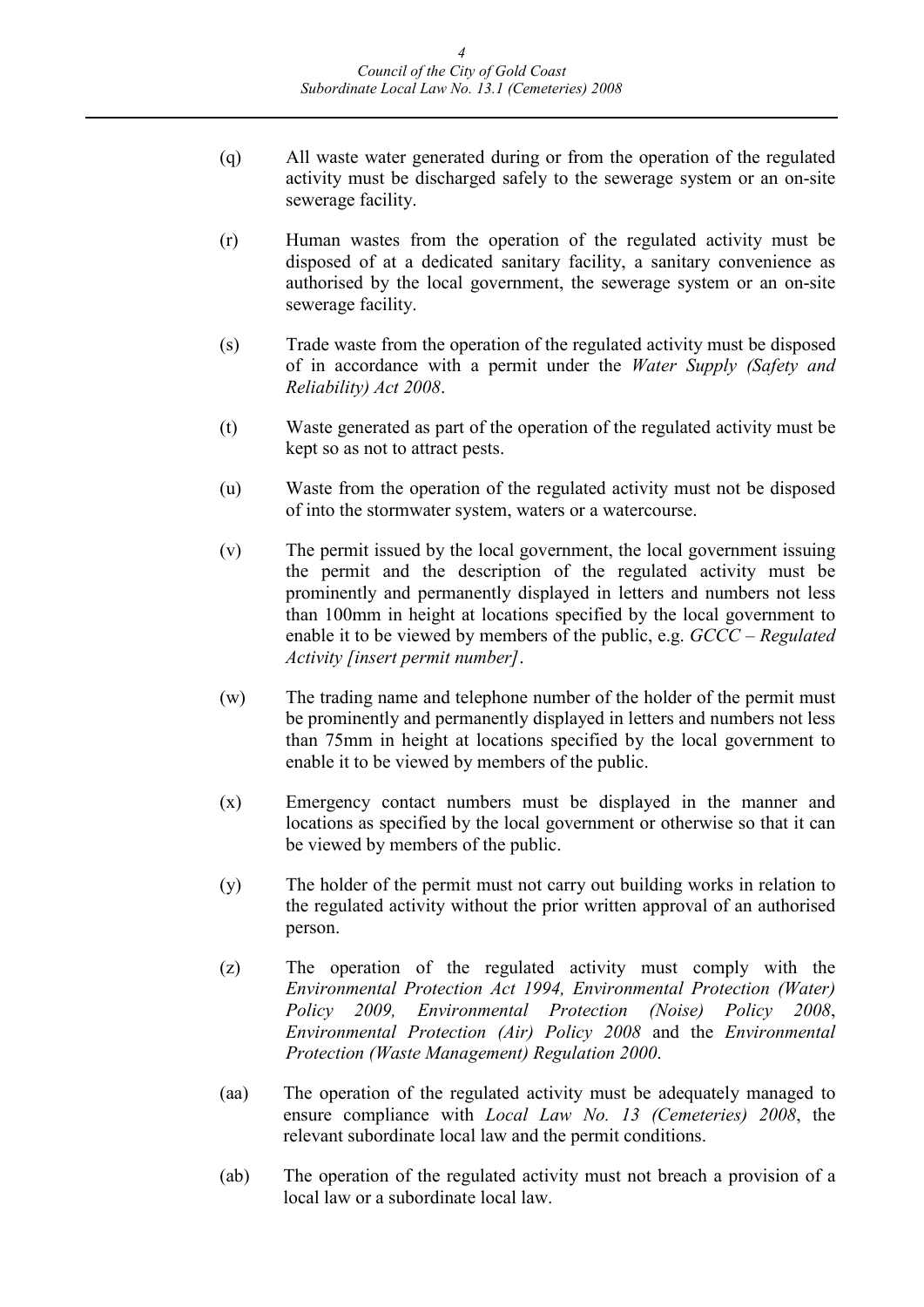- (2) For the purposes of section 27(3) (Conditions of a permit) of *Local Law No. 13 (Cemeteries) 2008*, the local government may impose all or any of the following conditions on a permit for a regulated activity being the carrying out of a burial—
	- (a) The operation of the regulated activity must not, unless approved by an authorised person, be carried out outside the hours of—
		- (i) 8.00am to 5.00pm from Monday to Saturday; and
		- (ii) 2.00pm to 5.00pm on a Sunday or a public holiday.
	- (b) If the operation of the regulated activity is conducted after 3.00pm on any day, an additional fee as specified by the local government from time to time must be paid to the local government.

## **Part 3 Prescribed standards**

### **8 Prescribed standards for a grave**

- (1) For the purposes of section 10 (Requirements for a grave) of *Local Law No. 13 (Cemeteries) 2008*, this section specifies the prescribed standards for a grave.
- (2) A grave in a council cemetery must be sunk to a minimum depth of—
	- (a) 1.8 metres, if 1 or 2 adult bodies are to be buried in the grave; and
	- (b) 2.1 metres, if 3 adult bodies are to be buried in the grave; and
	- (c) 1.2 metres, if a single child body is to be buried in the grave; and
	- (d) 1.5 metres, if the burial is to be conducted according to the Jewish religion; and
	- (e) 1.4 metres, if the burial is to be conducted according to the Muslim religion; and
	- (f) 1.2 metres if the burial is to be conducted in a natural burial ceremony; and
	- (g) 1.2 metres if the burial is for a baby.
- (3) A grave for 1 adult body must have a minimum length of 2.4 metres and a minimum width of 1.2 metres.
- (4) The lid of a coffin must be a minimum of 0.9 metres below the ground surface.
- (5) A grave must have a width and length that is at least 5 centimetres greater than the width and length of the coffin or casket to be placed in the grave, including any attachments to the coffin or casket.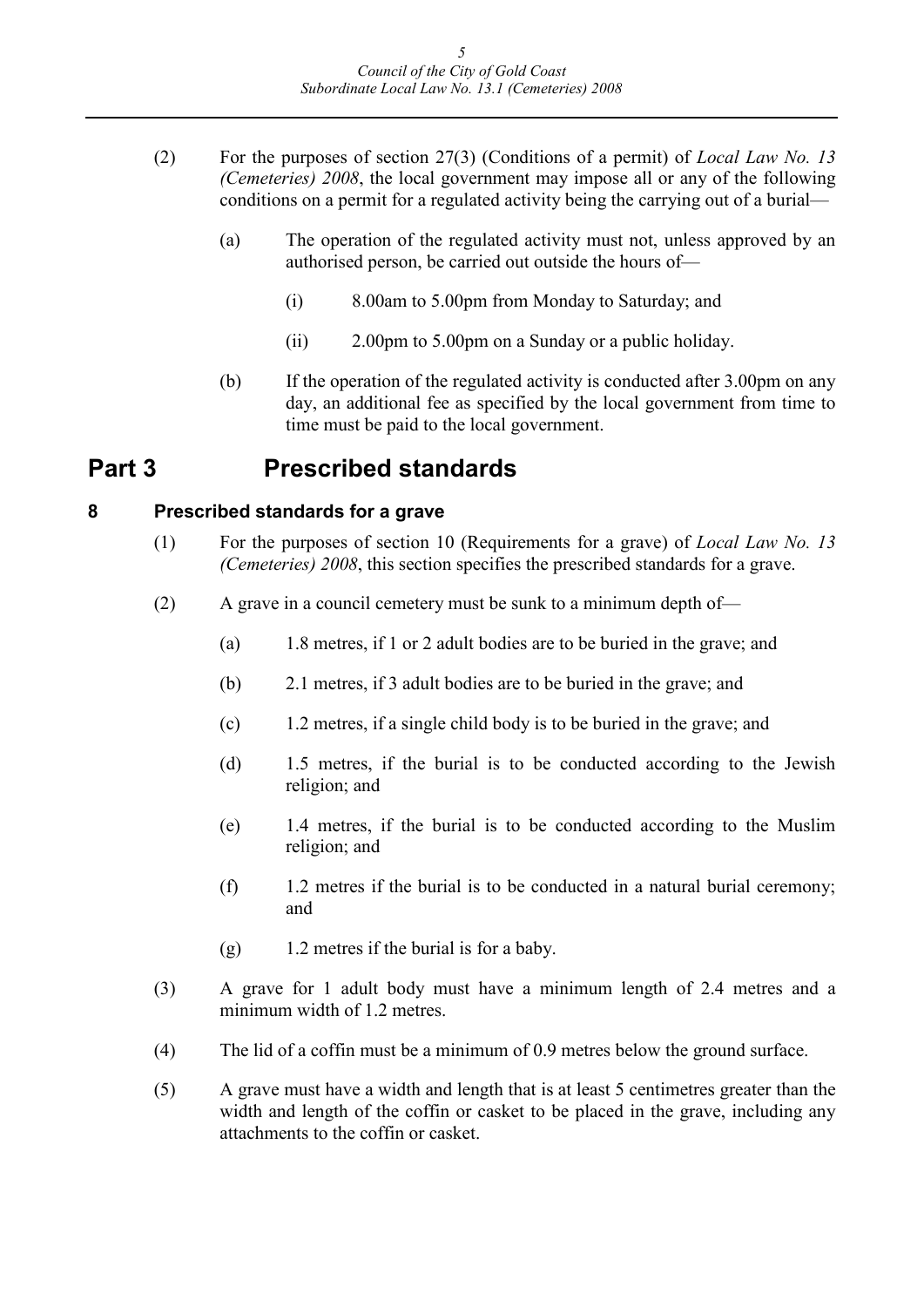#### **9 Prescribed standards for a vault**

- (1) For the purposes of section 11 (Requirements for a vault) of *Local Law No. 13 (Cemeteries) 2008*, this section specifies the prescribed standards for a body interred in a vault and the prescribed standards for construction of a vault.
- (2) Where there is less than 900 millimetres of soil cover over the top of the coffin, the body interred in a vault must be enclosed in a galvanised lined coffin or casket or another method approved by the local government.
- (3) The coffin or casket, referred to in subsection (2), must be placed on a copper tray which has sides that are a minimum of 70mm high and has soldered corners or another method approved by the local government.
- (4) A valid certificate of embalming must be produced to the local government where there is less than 900 millimetres of soil cover over the top of the coffin.
- (5) A metal plate, stamped with the name of the deceased, must be placed on the vault.
- (6) The construction of the vault must comply with the requirements of Australian Standard AS 4425-1996 Above-ground burial structures.

#### **10 Prescribed standards for a memorial in a lawn cemetery**

- (1) For the purposes of section 19(1) of *Local Law No. 13 (Cemeteries) 2008*, this section specifies the prescribed standards for a memorial in a lawn cemetery.
- (2) A memorial for a lawn cemetery must—
	- (a) have a square upper and lower surface dimension of 530 millimetres by 530 millimetres; and
	- (b) be constructed of—
		- (i) moulded concrete with a thickness of 40 millimetres and fitted with cast bronze, non-ferrous metal or a stone plaque which is not raised more than 6 millimetres above the surface of the concrete; or
		- (ii) granite which has a minimum thickness of 50 millimetres; or
		- (iii) any other material which has a proven durability and which is approved by an authorised person; and
- (3) For a memorial which has a vase hole, the vase hole must—
	- (a) have a diameter of 13 millimetres; and
	- (b) be located 90 to 110 millimetres from the top of the memorial; and
	- (c) be situated on the vertical centre line of the memorial.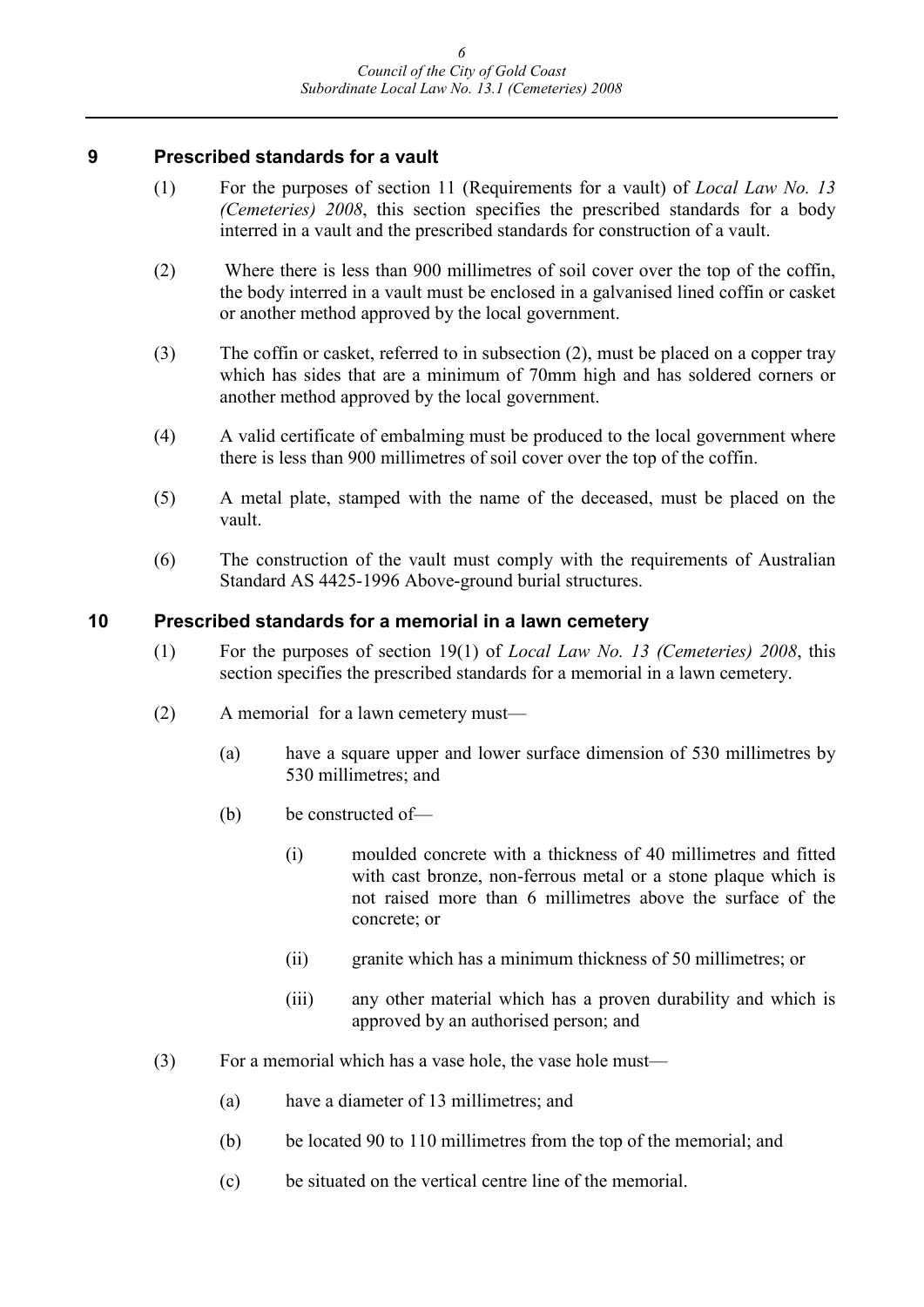(4) Memorials in a lawn cemetery may have portraits, emblems or other approved items attached but such attachments must not extend more than 6mm above the surface of the memorial.

#### **11 Prescribed standards for a memorial in a lawn beam cemetery**

- (1) For the purposes of section 19(1) of *Local Law No. 13 (Cemeteries) 2008*, this section specifies the prescribed standards for a memorial in a lawn beam cemetery.
- (2) A memorial for a lawn beam cemetery may be either—
	- (a) a plaque with a maximum height of 280mm placed directly upon the beam; or
	- (b) a plaque with a maximum width of 480mm and a maximum height of 330mm, placed on the face of a memorial desk.

#### **12 Prescribed standards for a memorial in a lawn beam monumental cemetery**

- (1) For the purposes of section 19(1) of *Local Law No. 13 (Cemeteries) 2008*, this section specifies the prescribed standards for a memorial in a lawn beam monumental cemetery.
- (2) A memorial for a lawn beam monumental cemetery may be—
	- (a) a plaque with a maximum height of 280mm placed directly upon the beam; or
	- (b) a plaque with a maximum width of 480mm and a maximum height of 330mm, placed on the face of a memorial desk; or
	- (c) be a headstone with a maximum width of 600 millimetres, a maximum depth of 300 millimetres and a maximum height of 600 millimetres.
- (3) Where a memorial is supplied by the local government, the applicant must pay the costs of inscription and installation.

#### **13 Prescribed standards for an inscription plate in a columbarium or garden of remembrance**

- (1) For the purposes of section 19(1) of *Local Law No. 13 (Cemeteries) 2008*, this section specifies the prescribed standards for an inscription plate to be installed on a niche in a columbarium or a garden or remembrance.
- (2) An inscription plate on a niche in a columbarium must comply with any requirements specified by the local government at the time of the grant of the request to install an inscription plate.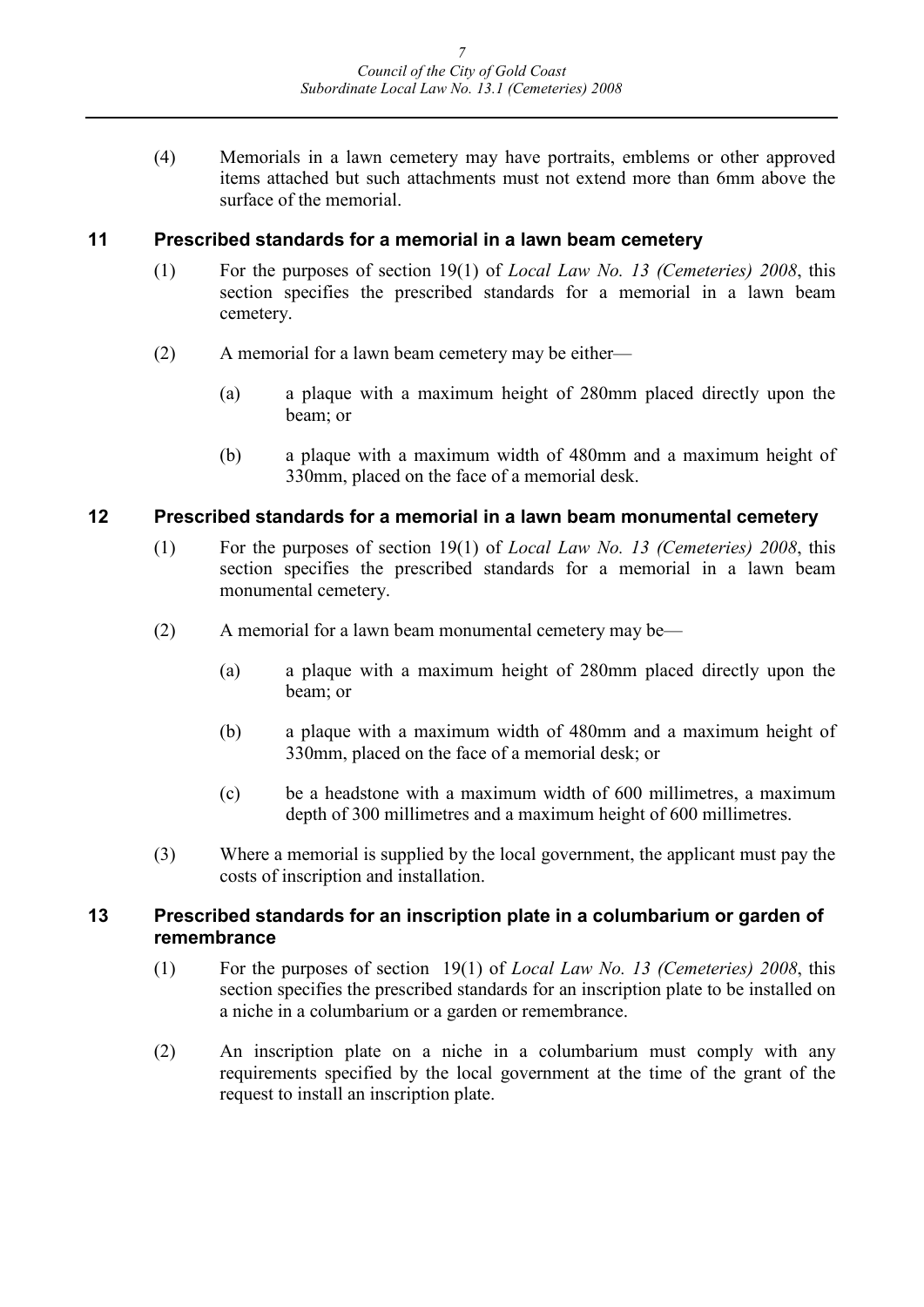#### **14 Prescribed standards for a grave monument**

- (1) For the purposes of section 19(1) of *Local Law No. 13 (Cemeteries) 2008*, this section specifies the prescribed standards for a monument or other structure to be placed on a grave.
- (2) A grave monument or other structure must comply with—
	- (a) AS 4425-1996 Above Ground Burial Structures; and
	- (b) AS 4204 1994 Headstones and Cemetery Monuments; and
	- (c) the Building Code of Australia.

#### **15 Prescribed standards for a mausoleum**

- (1) For the purposes of section 11(2) of *Local Law No. 13 (Cemeteries) 2008*, this section specifies the prescribed standards for a mausoleum.
- (2) A mausoleum must comply with—
	- (a) AS 4425-1996 Above Ground Burial Structures; and
	- (b) the Building Code of Australia.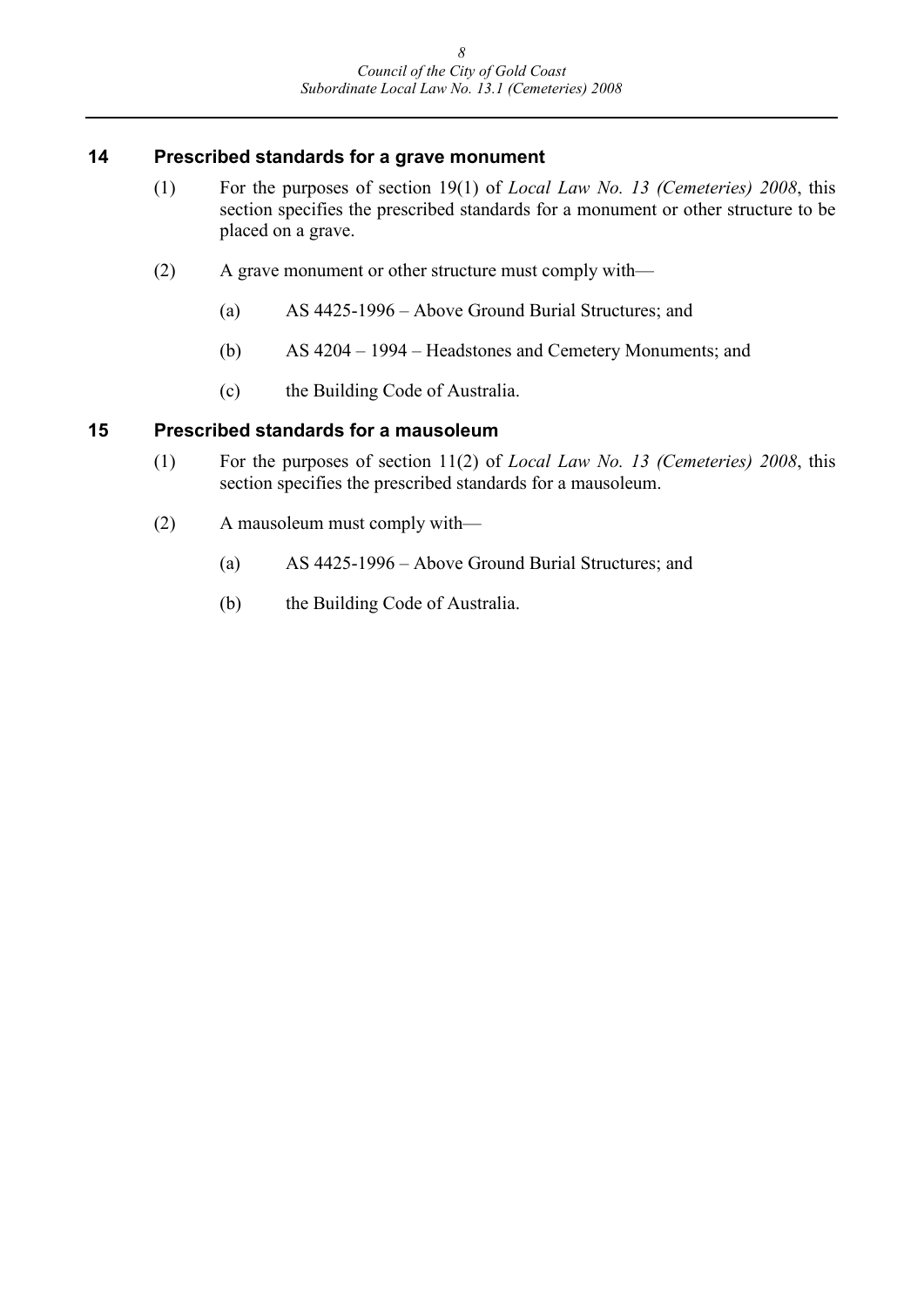## **Schedule Dictionary**

*contaminant* has the meaning given in the *Environmental Protection Act 1994*.

*groundwater* means water occurring in a geological structure or formation under the surface of the ground.

*hazardous material* means a substance which—

- (a) because of its chemical, biochemical, microbiological or radiological properties, temperature or state of compression could in sufficient concentration cause—
	- (i) harm to human health and safety or personal injury; or
	- (ii) property damage; or
	- (iii) environmental harm or environmental nuisance; and
- (b) includes—
	- (i) a hazardous substance; and
	- (ii) a dangerous good; and
	- (iii) a scheduled poison.

*hazardous substance* has the meaning given in the *Workplace Health and Safety Regulation 2008*.

*pest* includes vermin and insects.

*stormwater system* means—

- (a) a roadside gutter; or
- (b) a stormwater drain; or
- (c) surface water; or
- (d) any other land or structure that is used to convey stormwater.

*surface water* means water other than ground water.

*vermin* means rats, mice, guinea pigs and other rodents capable of carrying or transmitting a notifiable disease, but does not include a protected animal within the meaning of the *Nature Conservation Act 1992*.

*waste* has the meaning in *Local Law No. 8 (Public Health, Safety and Amenity) 2008*.

*waste container* means a weatherproof container for the storage of waste that –